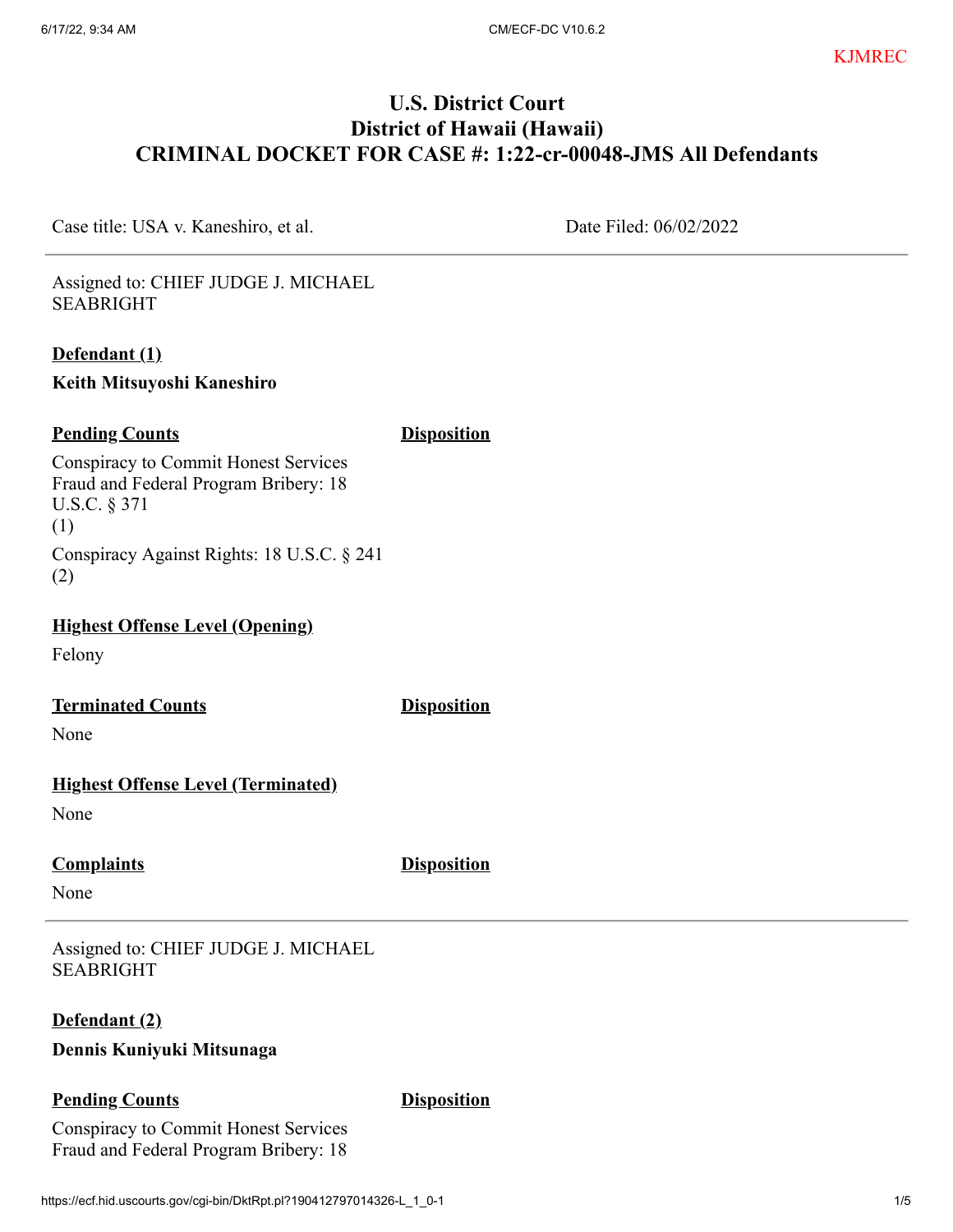U.S.C. § 371 (1) Conspiracy Against Rights: 18 U.S.C. § 241 (2)

#### **Highest Offense Level (Opening)**

Felony

#### **Terminated Counts Disposition**

None

# **Highest Offense Level (Terminated)**

None

# **Complaints Disposition**

None

Assigned to: CHIEF JUDGE J. MICHAEL SEABRIGHT

#### **Defendant (3)**

**Terri Ann Otani**

#### **Pending Counts Disposition**

Conspiracy to Commit Honest Services Fraud and Federal Program Bribery: 18 U.S.C. § 371 (1) Conspiracy Against Rights: 18 U.S.C. § 241 (2)

#### **Highest Offense Level (Opening)**

Felony

# **Terminated Counts Disposition**

None

# **Highest Offense Level (Terminated)**

None

# **Complaints Disposition**

None

Assigned to: CHIEF JUDGE J. MICHAEL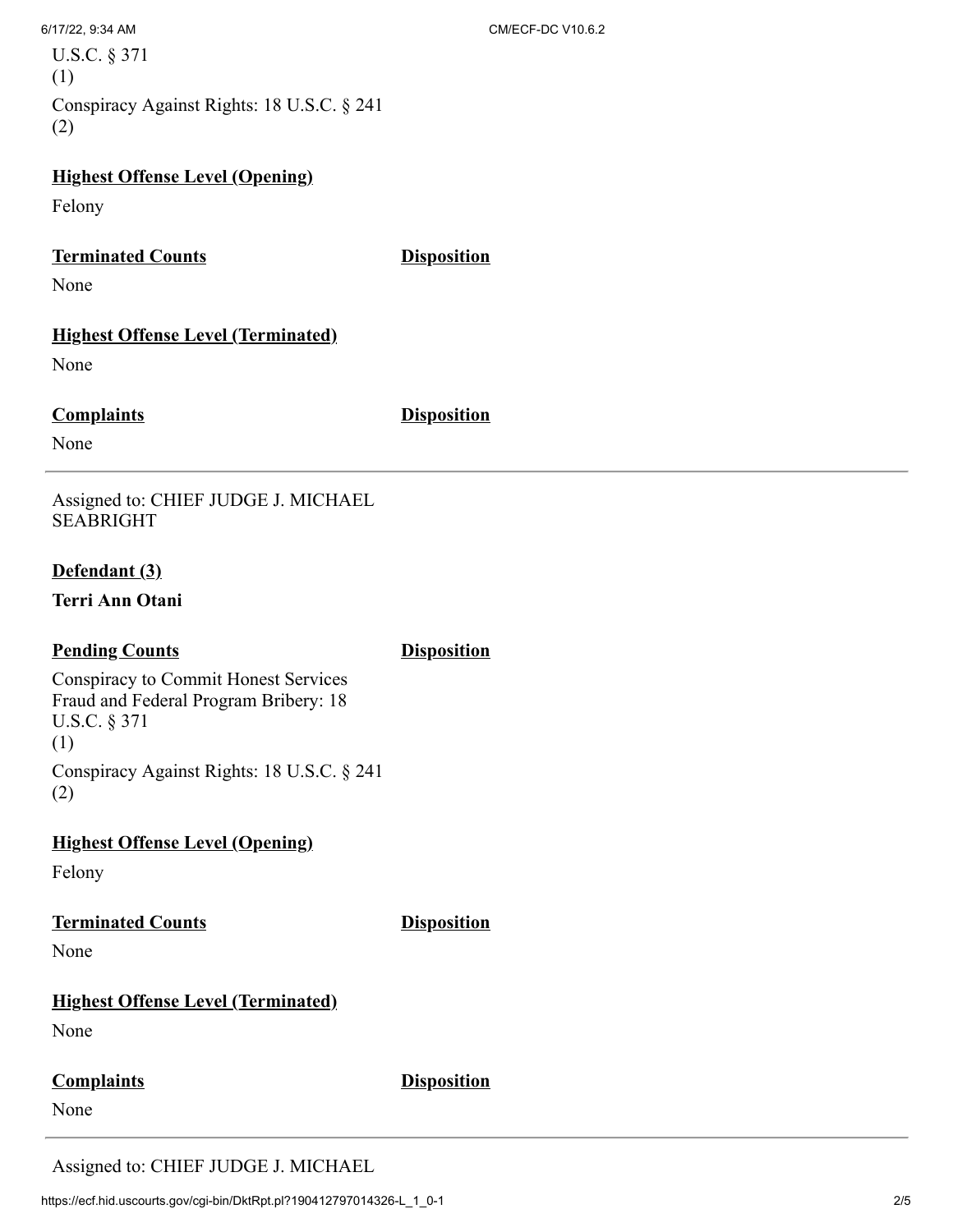# **Defendant (4)**

#### **Aaron Shunichi Fujii**

#### **Pending Counts Disposition**

Conspiracy to Commit Honest Services Fraud and Federal Program Bribery: 18 U.S.C. § 371 (1) Conspiracy Against Rights: 18 U.S.C. § 241 (2)

# **Highest Offense Level (Opening)**

Felony

## **Terminated Counts Disposition**

None

# **Highest Offense Level (Terminated)**

None

#### **Complaints Disposition**

None

Assigned to: CHIEF JUDGE J. MICHAEL SEABRIGHT

#### **Defendant (5)**

#### **Chad Michael McDonald**

# **Pending Counts Disposition**

Conspiracy to Commit Honest Services Fraud and Federal Program Bribery: 18 U.S.C. § 371 (1) Conspiracy Against Rights: 18 U.S.C. § 241 (2)

# **Highest Offense Level (Opening)**

Felony

# **Terminated Counts Disposition**

None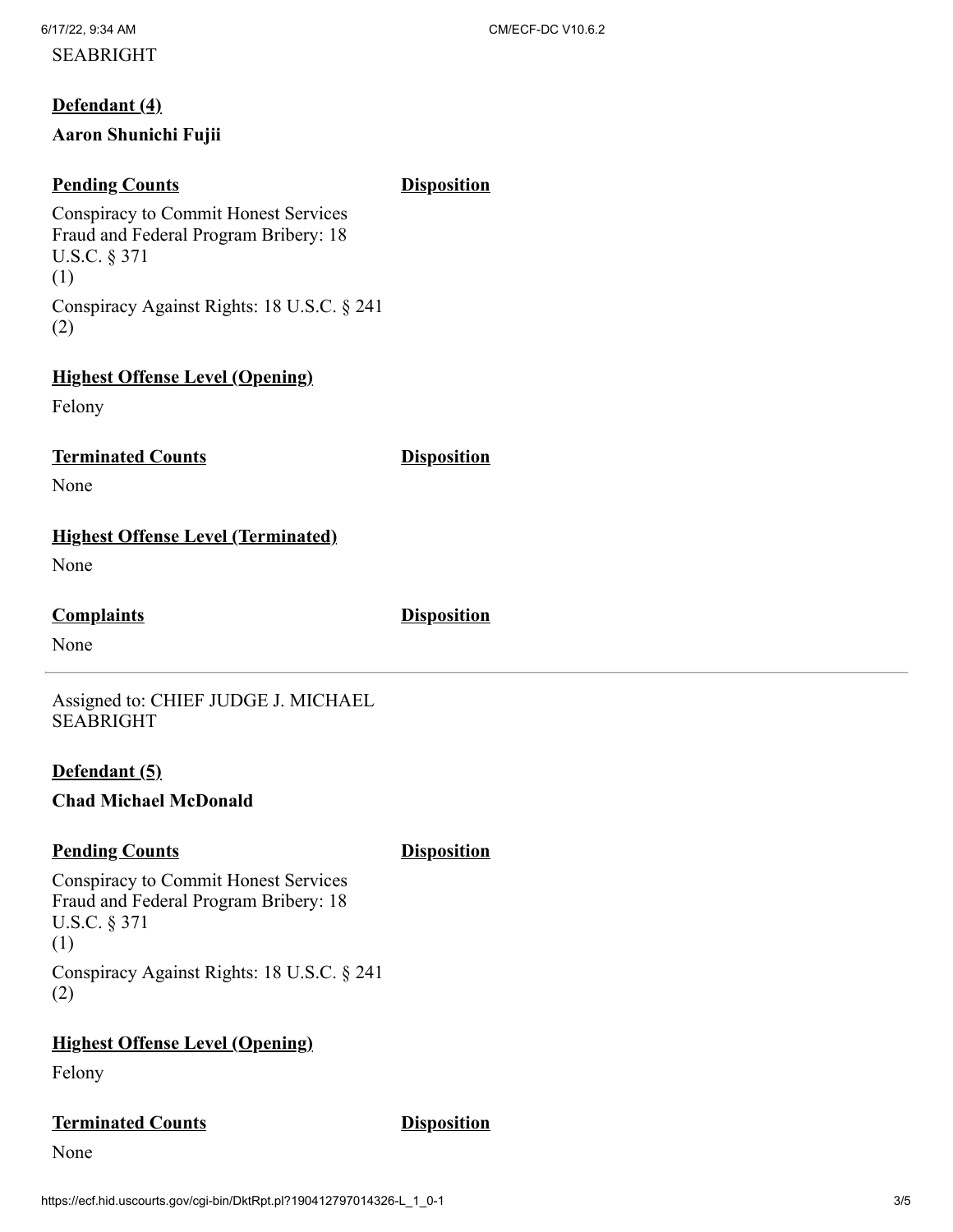#### **Highest Offense Level (Terminated)**

None

#### **Complaints Disposition**

None

#### **Plaintiff**

#### **USA** represented by **Colin M. McDonald**

Office of the U.S. Attorney 880 Front Street, Room 6293 San Diego, CA 92101 (619) 546-9144 Fax: (619) 546-0510 Email: Colin.McDonald@usdoj.gov *LEAD ATTORNEY ATTORNEY TO BE NOTICED Designation: Government*

#### **Janaki Gandhi Chopra**

Office of the United States Attorney 880 Front Street, Room 6293 San Diego, CA 92101 619 546-8817 Email: Janaki.Chopra@usdoj.gov *LEAD ATTORNEY ATTORNEY TO BE NOTICED Designation: Government*

#### **Joseph J.M. Orabona**

Office of the United States Attorney Southern District of California 880 Front Street, Room 6293 San Diego, CA 92101-8893 (619)546-7951 Fax: (619)546-0510 Email: joseph.orabona@usdoj.gov *LEAD ATTORNEY ATTORNEY TO BE NOTICED Designation: Government*

#### **Michael Wheat**

Office of the United States Attorney Trial Division 8801 Front Street, Room 6293 San Diego, CA 92101 619 546-8437 Fax: 619 541-0831 Email: michael.wheat@usdoj.gov *LEAD ATTORNEY*